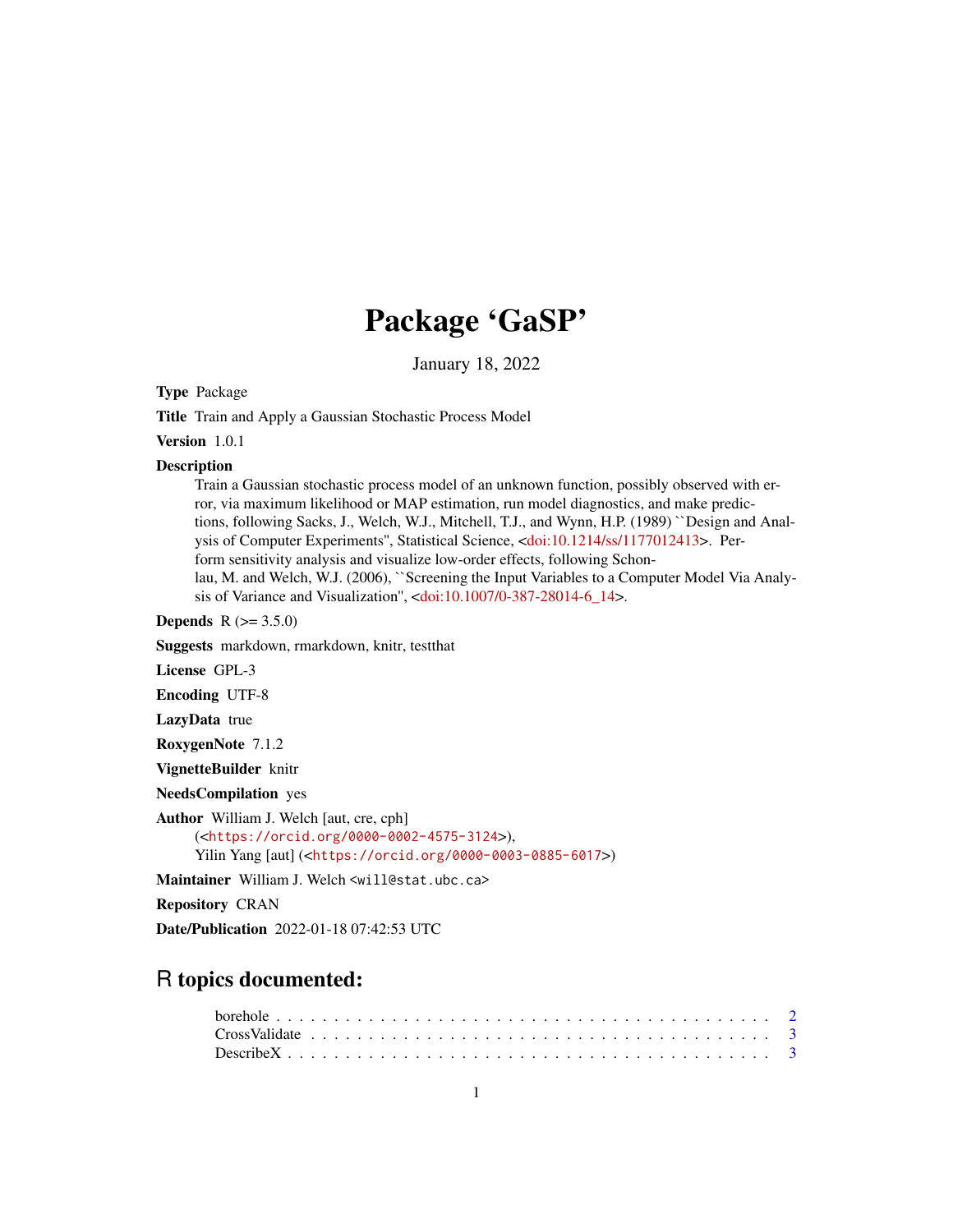#### <span id="page-1-0"></span>2 borehole

|       | Visualize experience in the contract of the contract of the contract of the contract of the set of the set of the set of the set of the set of the set of the set of the set of the set of the set of the set of the set of th |    |
|-------|--------------------------------------------------------------------------------------------------------------------------------------------------------------------------------------------------------------------------------|----|
| Index |                                                                                                                                                                                                                                | 20 |

borehole *Data for the borehole function*

# Description

Training and test data for the borehole function; see source for background.

#### Usage

borehole

# Format

A list with the following four data frames:

- x 8-dimensional input for 40 training runs.
- y Output (the flow) for the 40 training runs in x.
- x\_pred 8-dimensional input for 1000 test runs at which to predict y.
- y\_true Output for the 1000 runs in x\_pred.

#### Source

<https://www.sfu.ca/~ssurjano/borehole.html>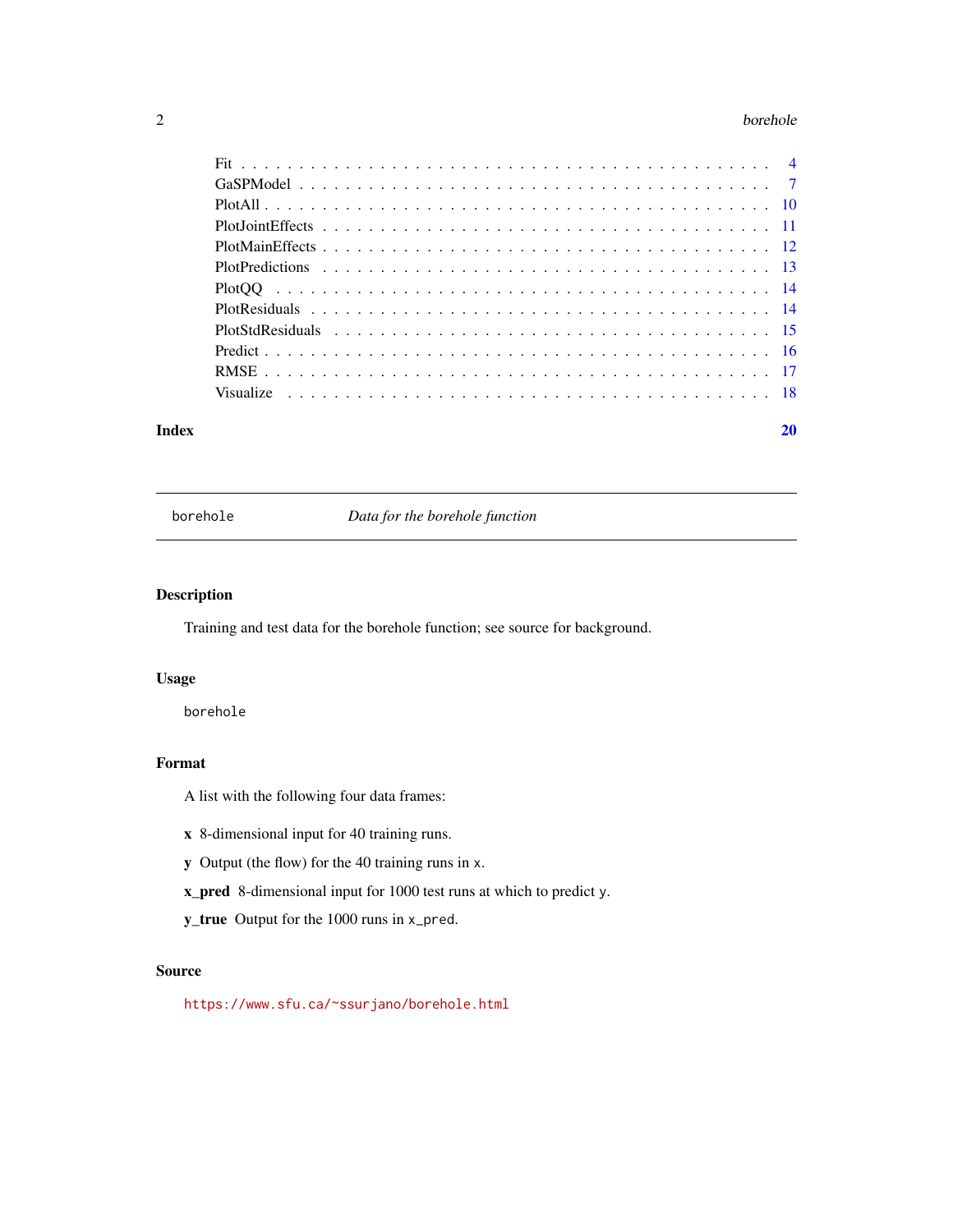<span id="page-2-1"></span><span id="page-2-0"></span>

#### Description

Compute leave-one-out cross-validated predictions for a GaSPModel object.

# Usage

```
CrossValidate(GaSP_model)
```
# Arguments

GaSP\_model Object of class [GaSPModel](#page-6-1).

#### Value

A data frame with two columns: the cross-validated predictions Pred and their standard errors SE.

#### Note

[RMSE](#page-16-1) computes the root mean squared error of the predictions. [PlotPredictions](#page-12-1) and [PlotResiduals](#page-13-1) plot the predictions or their residuals; [PlotStdResiduals](#page-14-1) and [PlotQQ](#page-13-2) plot the stanadardized residuals.

# Examples

borehole\_cv <- CrossValidate(borehole\_fit)

<span id="page-2-2"></span>DescribeX *Describe the input variables.*

#### Description

Describe the input variables to set up integration or summation ranges for Visualize.

#### Usage

```
DescribeX(
 x_names,
 x_min,
 x_max,
  support = NULL,
 num_levels = NULL,
  distribution = NULL
)
```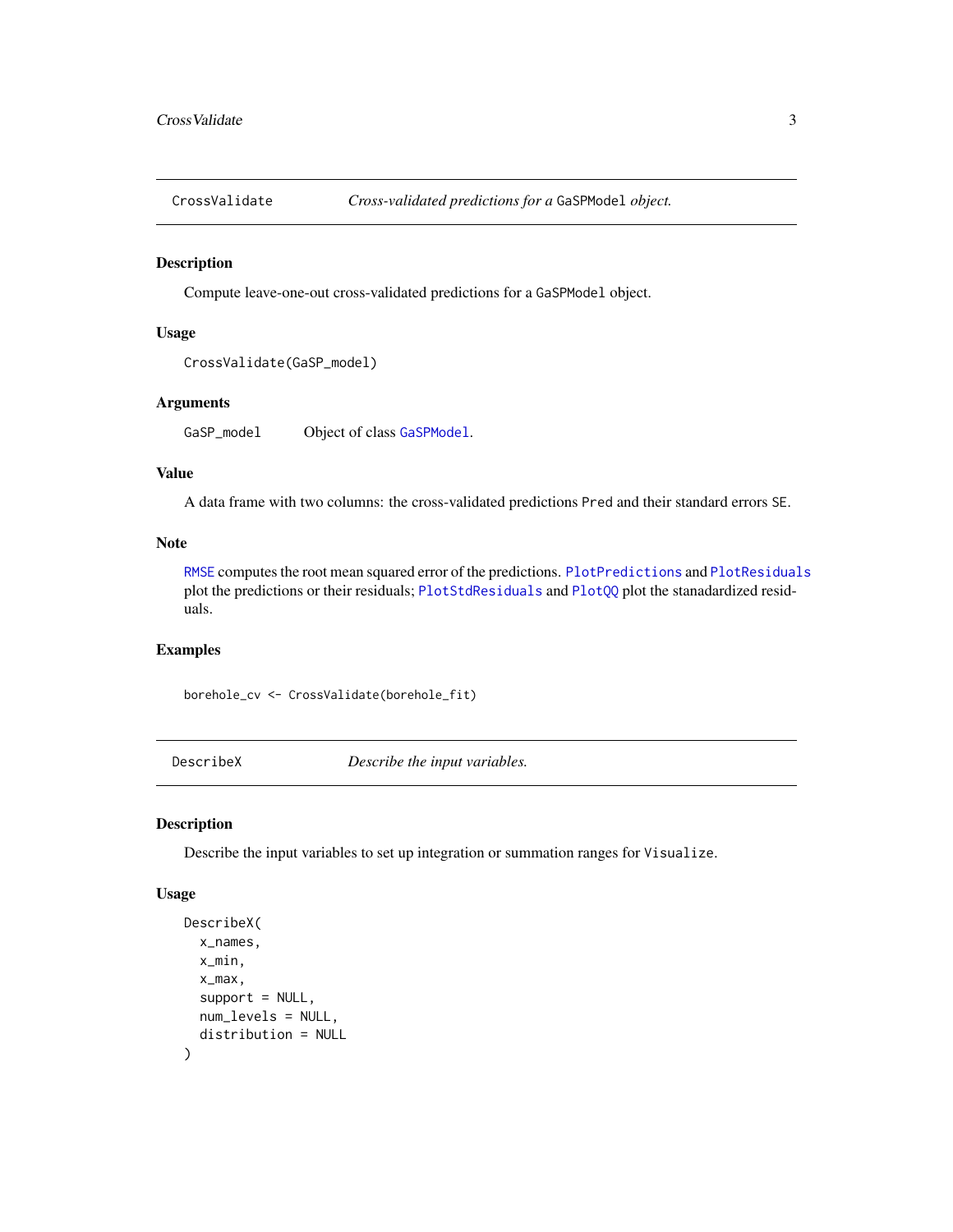#### <span id="page-3-0"></span>Arguments

| x_names      | A vector of character strings containing the names of the input variables.                                                                                                                                                                                                                                               |
|--------------|--------------------------------------------------------------------------------------------------------------------------------------------------------------------------------------------------------------------------------------------------------------------------------------------------------------------------|
| x_min.x_max  | Vectors of the same length as x_names containing the minima and maxima, re-<br>spectively, of the input variables.                                                                                                                                                                                                       |
| support      | Optional vector of character strings of the same length as x_names. Valid strings<br>for a variable are: "Continuous" (continuous between the input's x_min and<br>x_max); "Fixed" (the input's x_min must equal its x_max); and "Grid" (which<br>requires the next argument).                                           |
| num levels   | An optional vector of integers for the number of levels of each input; must be<br>present if the support argument includes "Grid". An input's number of levels<br>is 0 if it is "Continuous", 1 if it is "Fixed", or $> 1$ if it is "Grid" to define an<br>equally spaced grid inclusive of the input's x_min and x_max. |
| distribution | An optional vector of character strings of the same length as x_names to define<br>the weight distributions of the input variables. Valid strings are "Uniform" or<br>"Normal" (ignored for "Fixed" inputs).                                                                                                             |

#### Value

A data frame with the following columns: Variable (containing x\_names), Min (containing x\_min), and Max (containing x\_max), plus the optional columns Support (from support), NumberLevels (from num\_levels), and Distribution (from distribution).

# Note

Does not check against [GaSPModel](#page-6-1) and all characters are CASE SENSITIVE.

#### Examples

```
borehole_x_names <- colnames(borehole$x)
borehole_min <- c(0.05, 100.00, 63070.00, 990.00, 63.10, 700.00, 1120.00, 9855.00)
borehole_max <- c(0.15, 50000.00, 115600.00, 1110.00, 116.00, 820.00, 1680.00, 12045.00)
borehole_x_desc <- DescribeX(borehole_x_names, borehole_min, borehole_max)
```
<span id="page-3-1"></span>Fit **Fit a GaSP** model.

#### Description

Fit (train) a GaSP model.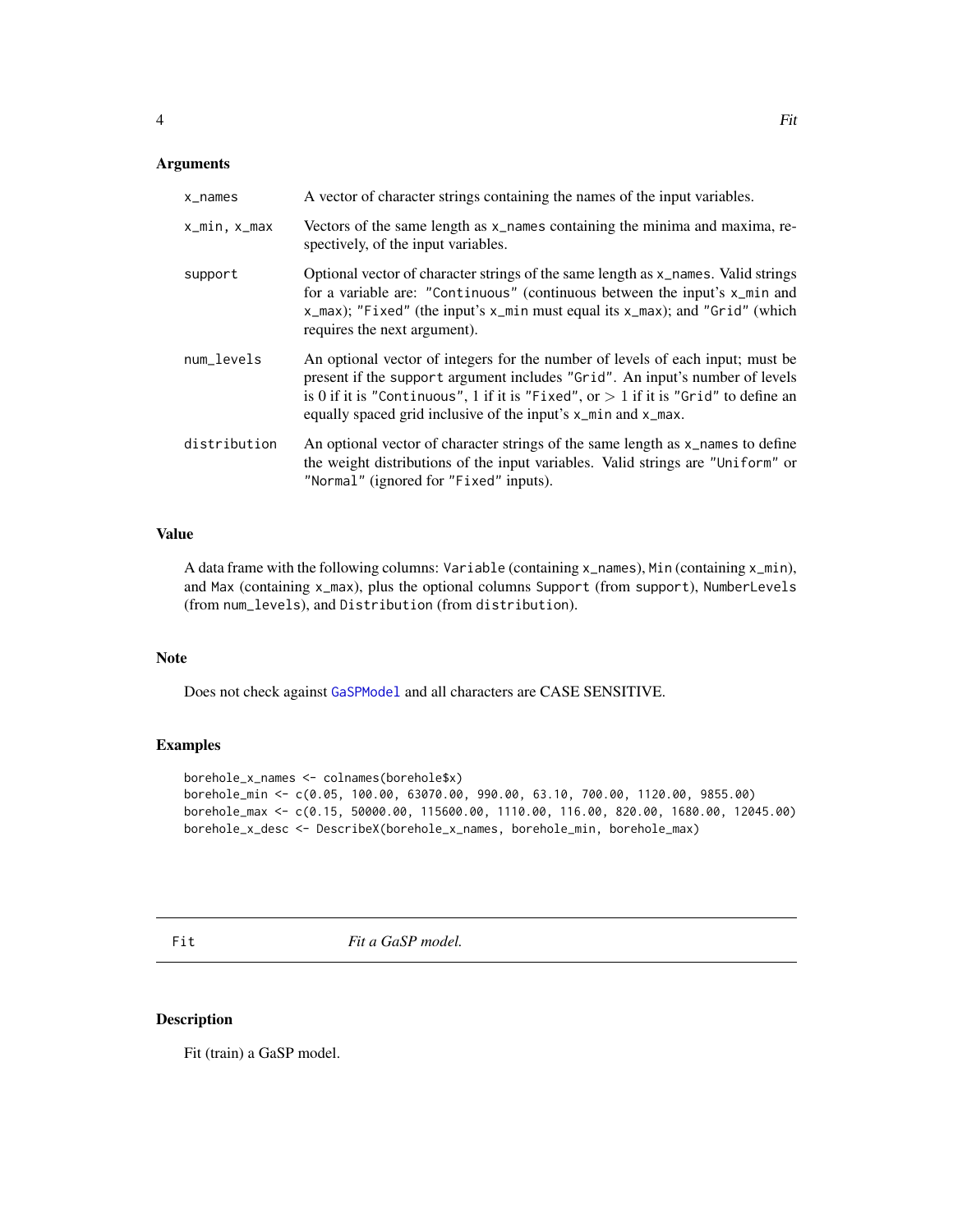# Usage

```
Fit(
  x,
  y,
  reg_model,
  sp_model = NULL,cor_family = c("PowerExponential", "Matern"),
  cor\_par = data.frame(0),
  random_error = c(FALSE, TRUE),
  sp\_var = -1,
  error\_var = -1,
  nugget = 1e-09,
  tries = 10,
  seed = 500,
  fit_objective = c("Likelihood", "Posterior"),
  theta_standardized_min = 0,
  theta_standardized_max = .Machine$double.xmax,
  alpha\_min = 0,
  alpha_max = 1,
  derivatives_min = 0,
  derivatives_max = 3,
  log\_obj\_tol = 1e-05,
  log\_obj\_diff = 0,lambda\_prior = 0.1,
  model_comparison = c("Objective", "CV")
)
```
# Arguments

| $\mathsf{x}$ | A data frame containing the input (explanatory variable) training data.                                                                                                                                                        |
|--------------|--------------------------------------------------------------------------------------------------------------------------------------------------------------------------------------------------------------------------------|
| У            | A vector or a data frame with one column containing the output (response) train-<br>ing data.                                                                                                                                  |
| reg_model    | The regression model, specified as a formula, but note the left-hand side of the<br>formula is unused; see example.                                                                                                            |
| sp_model     | An optional stochastic process model, specified as a formula, but note the left-<br>hand side of the formula and the intercept are unused. The default NULL uses all<br>column names in x.                                     |
| cor_family   | A character string specifying the (product, anisoptropic) correlation-function<br>family: "PowerExponential" for the power-exponential family or "Matern" for<br>the Matern family.                                            |
| cor_par      | An optional data frame containing the correlation parameters with one row per<br>sp_mode1 term and two columns set up as described in GaSPMode1 Details; only<br>used to start the first objective optimization (see Details). |
| random_error | A boolean for the presence or not of a random (measurement, white-noise) error<br>term.                                                                                                                                        |

<span id="page-4-0"></span>Fit 5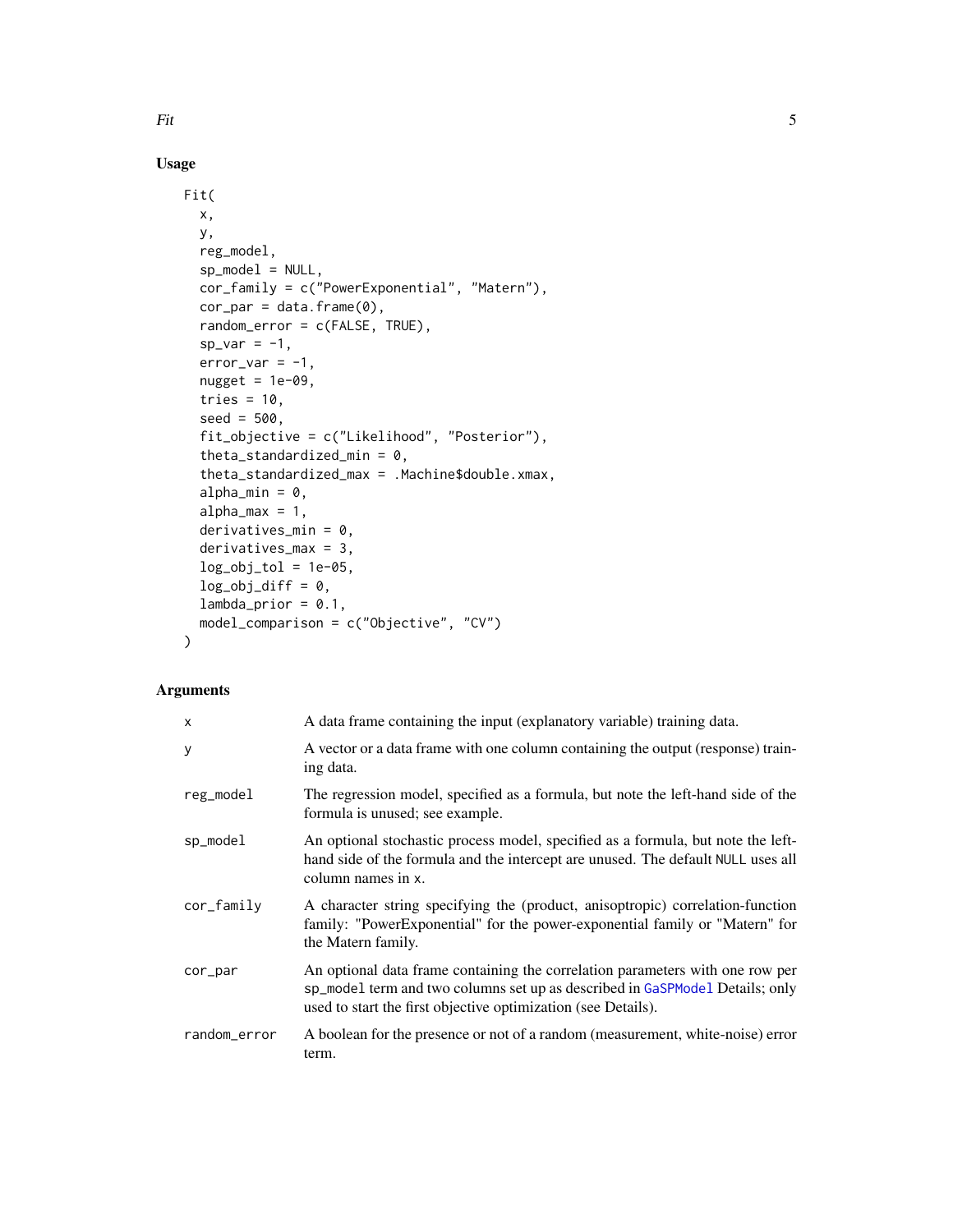| sp_var, error_var    |                                                                                                                                                                                                                                                                                                     |
|----------------------|-----------------------------------------------------------------------------------------------------------------------------------------------------------------------------------------------------------------------------------------------------------------------------------------------------|
|                      | Starting values of the stochastic process and error variances for the first try to<br>optimize the objective (see Details); valid (i.e., nonnegative) values will only be<br>used if random_error = TRUE. The invalid default value of -1 indicates that a<br>starting value will be chosen by Fit. |
| nugget               | For numerical stability the proportion of the total variance due to random error is<br>fixed at this value (random_error = FALSE) or bounded below by it (random_error<br>$=$ TRUE).                                                                                                                |
| tries                | Number of optimizations of the objective from different random starting points.                                                                                                                                                                                                                     |
| seed                 | The random-number seed to generate starting points.                                                                                                                                                                                                                                                 |
| fit_objective        | The objective that Fit attempts to optimize: "Likelihood" (maximum likelihood<br>estimation) or "Posterior" (Bayesian maximum a posteriori estimation).                                                                                                                                             |
|                      | theta_standardized_min, theta_standardized_max<br>The minimum and maximum of the standardized $\theta$ parameter (see Details).                                                                                                                                                                     |
| alpha_min, alpha_max |                                                                                                                                                                                                                                                                                                     |
|                      | The minimum and maximum of the $\alpha$ parameter of power-exponential.                                                                                                                                                                                                                             |
|                      | derivatives_min, derivatives_max<br>The minimum and maximum of the $\delta$ parameter of Matern.                                                                                                                                                                                                    |
| log_obj_tol          | An absolute tolerance for terminating the optimization of the log of the objec-<br>tive.                                                                                                                                                                                                            |
| log_obj_diff         | The critical value for the change in the log objective for informal tests during<br>optimization of correlation parameters. No testing is done with the default of 0;<br>a larger critical value such as 2 may give a more parsimonious model.                                                      |
| lambda_prior         | The rate parameter of an exponential prior for each $\theta$ parameter; used only if<br>fit_objective = "Posterior".                                                                                                                                                                                |
| model_comparison     |                                                                                                                                                                                                                                                                                                     |
|                      | The criterion used to select from multiple solutions when $tries$ 2: the objec-<br>tive function ("Objective") or leave-one-out cross validation ("CV").                                                                                                                                            |
|                      |                                                                                                                                                                                                                                                                                                     |

#### Details

Fit numerically optimizes the profile objective function with respect to the correlation parameters; the mean and overall variance parameters are estimated in closed form given the correlation parameters.

A cor\_par data frame supplied by the user is the starting point for the first optimization try. If random\_error = TRUE, then sp\_var / (sp\_var + error\_var) is another correlation parameter to be optimized; sp\_var and error\_var values supplied by the user will initialize this parameter for the first try.

Set random\_error = TRUE to estimate the variance of the random (measurement, white-noise) error; a small nugget error variance is for numerical stability.

For term  $j$  in the stochastic-process model, the estimate of  $\theta_j$  is constrained between <code>theta\_standardized\_min</code> /  $r_j^2$  and theta\_standardized\_max /  $r_j^2$ , where  $r_j$  is the range of term  $j$ . Note that Fit returns unscaled estimates relating to the original, unscaled inputs.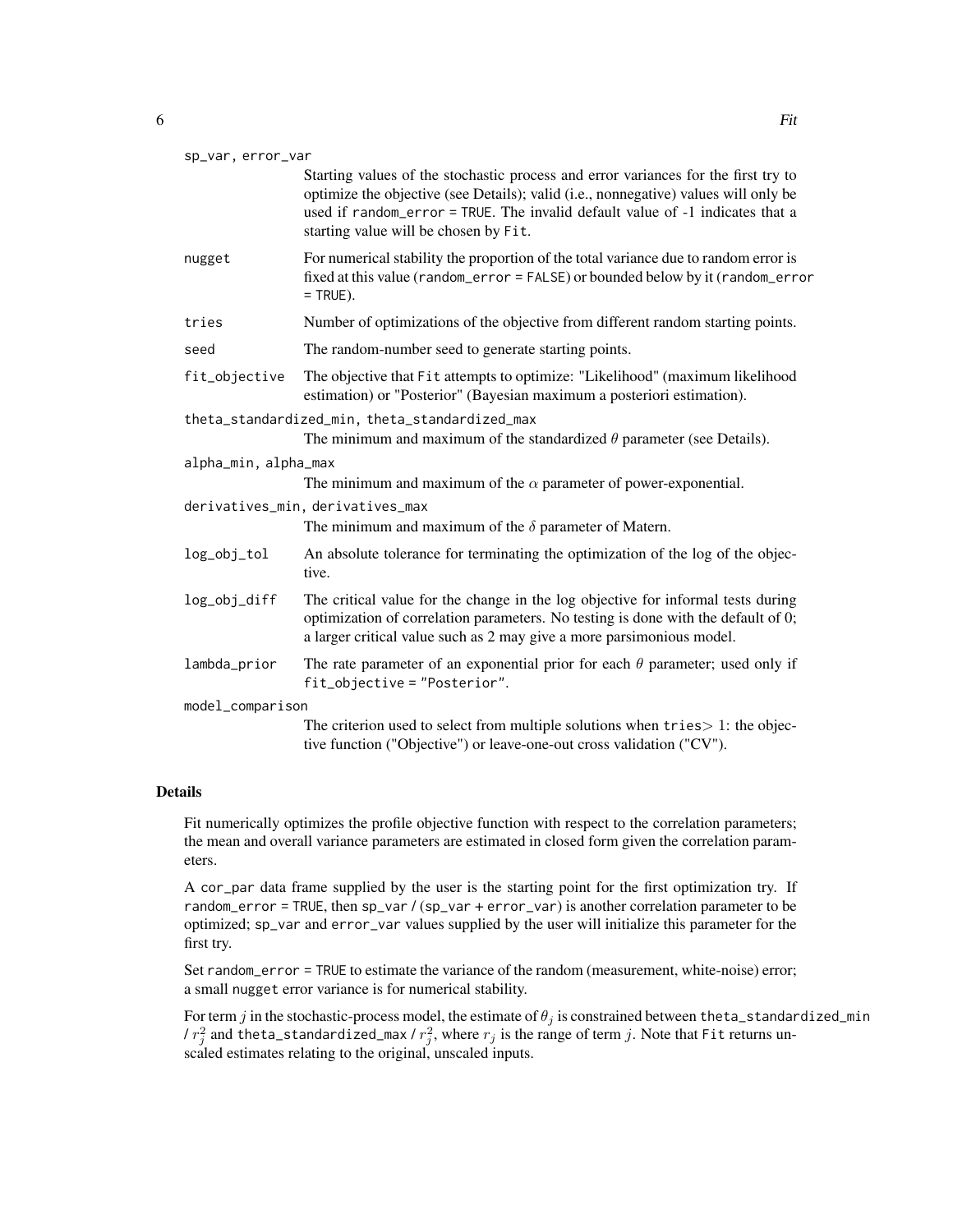# <span id="page-6-0"></span>GaSPModel 7 and 7 and 7 and 7 and 7 and 7 and 7 and 7 and 7 and 7 and 7 and 7 and 7 and 7 and 7 and 7 and 7 and 7 and 7 and 7 and 7 and 7 and 7 and 7 and 7 and 7 and 7 and 7 and 7 and 7 and 7 and 7 and 7 and 7 and 7 and 7

# Value

A GaSPModel object, which is a list with the following components:

| X             | The data frame containing the input training data.                                                                                                               |
|---------------|------------------------------------------------------------------------------------------------------------------------------------------------------------------|
| У             | The training output data, now as a vector.                                                                                                                       |
| reg_model     | The regression model, now in the form of a data frame.                                                                                                           |
| sp_model      | The stochastic process model, now in the form of a data frame.                                                                                                   |
| cor_family    | The correlation family.                                                                                                                                          |
| cor_par       | A data frame for the estimated correlation parameters.                                                                                                           |
| random_error  | The boolean for the presence or not of a random error term.                                                                                                      |
| sp_var        | The estimated stochastic process variance.                                                                                                                       |
| error_var     | The estimated random error variance.                                                                                                                             |
| beta          | A data frame holding the estimated regression-model parameters.                                                                                                  |
| objective     | The maximum value found for the objective function: the log likelihood (fit_objective<br>$=$ "Likelihood") or the log posterior (fit_objective $=$ "Posterior"). |
| cond_num      | The condition number.                                                                                                                                            |
| <b>CVRMSE</b> | The leave-one-out cross-validation root mean squared error.                                                                                                      |

#### References

Sacks, J., Welch, W.J., Mitchell, T.J., and Wynn, H.P. (1989) "Design and Analysis of Computer Experiments", *Statistical Science*, 4, pp. 409-423, doi:10.1214/ss/1177012413.

# Examples

```
x <- borehole$x
y <- borehole$y
borehole_fit <- Fit(
  reg_model = \sim1, x = x, y = y, cor_family = "Matern",
  random_error = FALSE, nugget = 0, fit_objective = "Posterior"
)
```
<span id="page-6-1"></span>GaSPModel *Create a* GaSPModel *object.*

# Description

Return a template for a GaSPModel object.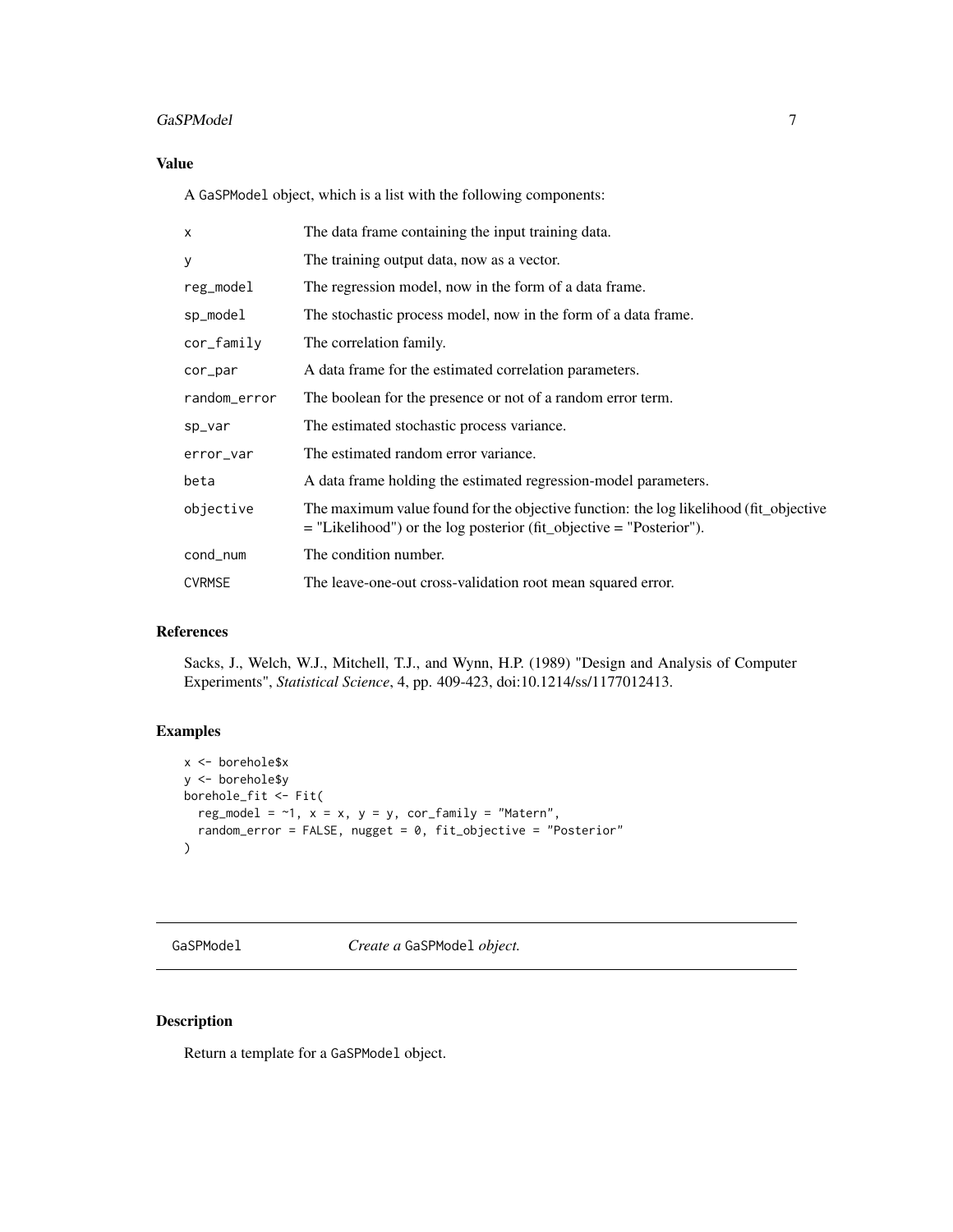#### Usage

```
GaSPModel(
  x,
  y,
  reg_model,
  sp_model = NULL,cor_family = c("PowerExponential", "Matern"),
  cor_par,
  random_error = c(FALSE, TRUE),
  sp_var,
  error\_var = 0)
```
#### Arguments

| $\mathsf{x}$ | A data frame containing the input (explanatory variable) training data.                                                                                                                    |
|--------------|--------------------------------------------------------------------------------------------------------------------------------------------------------------------------------------------|
| У            | A vector or a data frame with one column containing the output (response) train-<br>ing data.                                                                                              |
| reg_model    | The regression model, specified as a formula, but note the left-hand side of the<br>formula is unused; see example.                                                                        |
| sp_model     | An optional stochastic process model, specified as a formula, but note the left-<br>hand side of the formula and the intercept are unused. The default NULL uses all<br>column names in x. |
| cor_family   | A character string specifying the (product, anisoptropic) correlation-function<br>family: "PowerExponential" for the power-exponential family or "Matern" for<br>the Matern family.        |
| cor_par      | A data frame containing the correlation parameters with one row per sp_mode1<br>term and two columns (see Details).                                                                        |
| random_error | A boolean for the presence or not of a random (measurement, white-noise) error<br>term.                                                                                                    |
| sp_var       | The stochastic process variance.                                                                                                                                                           |
| error_var    | The random error variance, with default 0.                                                                                                                                                 |

#### Details

The data frame cor\_par contains one row for each term in the stochastic process model. There are two columns. The first is named Theta, and the second is either Alpha (power-exponential) or Derivatives (Matern). Let  $h_j$  be a distance between points for term j in the stochastic-process model. For power-exponential, the contribution to the product correlation from term  $j$  depends on a distance-scale parameter  $\theta_j$  from the Theta column and a smoothness parameter  $\alpha_j$  from the Alpha column; the contribution is  $exp(-\theta_j h_j^{2-\alpha_j})$ . For example,  $\alpha_j = 0$  gives the squared-exponential (Gaussian) correlation. The contribution to the product correlation for Matern also depends on  $\theta_i$ , and the second parameter is the number of derivatives  $\delta_j = 0, 1, 2, 3$  from the Derivatives column. The contribution is  $exp(-\theta_j h_j)$  for  $\delta_j = 0$  (the exponential correlation),  $exp(-\theta_j h_j)(\theta_j h_j + 1)$  for  $\delta_j = 1$ ,  $exp(-\theta_j h_j)((\theta_j h_j)^2/3 + \theta_j h_j + 1)$  for  $\delta_j = 2$ , and  $exp(-\theta_j h_j^2)$  for  $\delta_j = 3$  (the squaredexponential correlation). Note that  $\delta_j = 3$  codes for a limiting infinite number of derivatives. This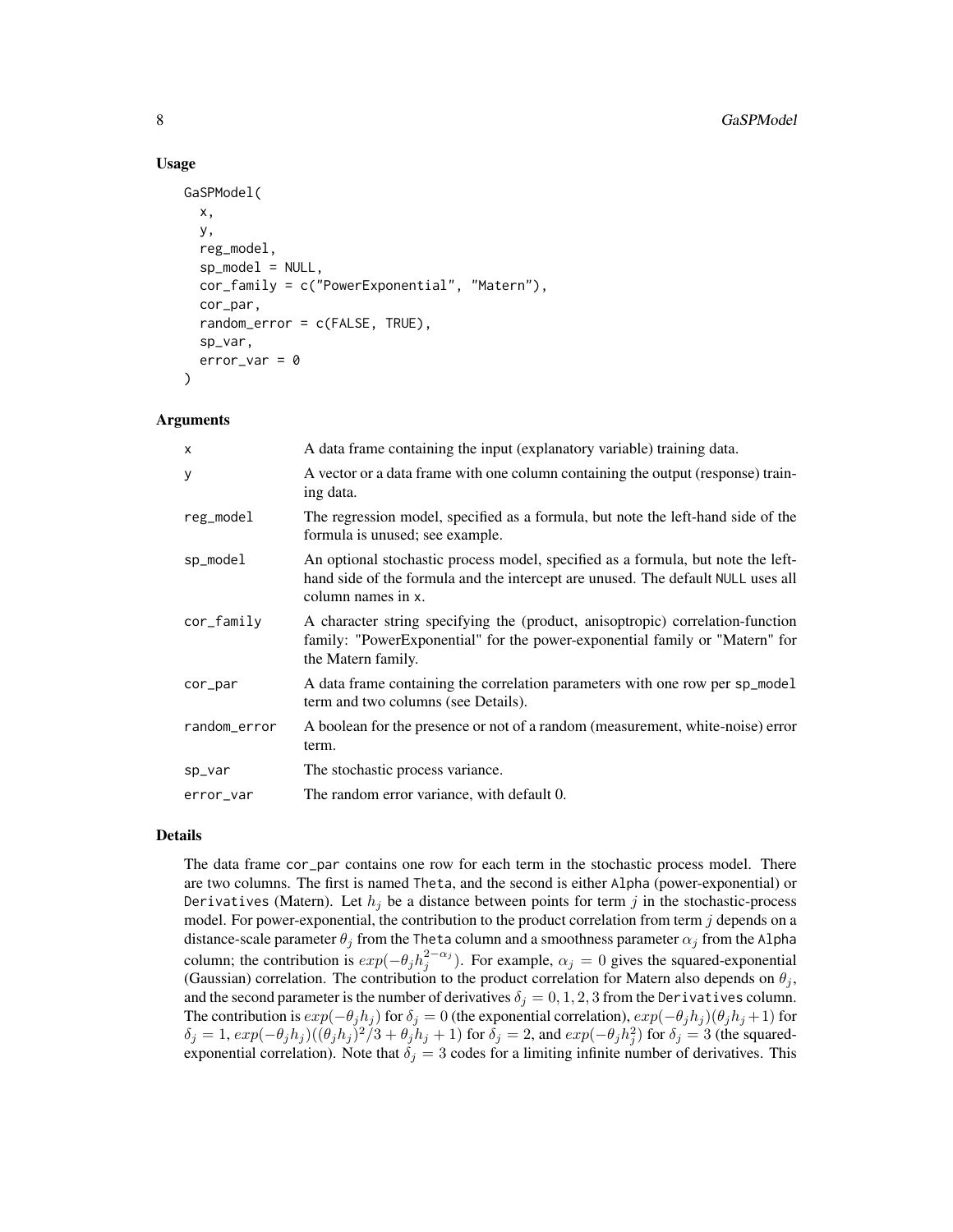#### <span id="page-8-0"></span>GaSPModel 9

is not the usual parameterization of the Matern, but it is consistent with power-exponential for the exponential and squared-exponential special cases common to both.

A value should be given to error\_var if the model has a random-error term (random\_error = TRUE), and a small "nugget" such as  $10^{-9}$  may be needed for improved numerical conditioning.

#### Value

A GaSPModel object, which is a list with the following components:

| X             | The data frame containing the input training data.                      |
|---------------|-------------------------------------------------------------------------|
| у             | The training output data, now as a vector.                              |
| reg_model     | The regression model, now in the form of a data frame.                  |
| sp_model      | The stochastic process model, now in the form of a data frame.          |
| cor_family    | The correlation family.                                                 |
| cor_par       | The data frame containing the correlation parameters.                   |
| random_error  | The boolean for the presence or not of a random error term.             |
| sp_var        | The stochastic process variance.                                        |
| error_var     | The random error variance.                                              |
| beta          | A placeholder for a data frame to hold the regression-model parameters. |
| objective     | A placeholder for the maximum fit objective.                            |
| cond_num      | A placeholder for the condition number.                                 |
| <b>CVRMSE</b> | A placeholder for the model's cross-validated root mean squared error.  |

#### Note

This function does not excecute [Fit](#page-3-1) and is intended for [CrossValidate](#page-2-1), [Predict](#page-15-1) and [Visualize](#page-17-1) with models trained otherwise by the user. Placeholders do not need to be specified to excecute these further functions, as they are always recomputed as needed.

#### References

Sacks, J., Welch, W.J., Mitchell, T.J., and Wynn, H.P. (1989) "Design and Analysis of Computer Experiments", *Statistical Science*, 4, pp. 409-423, doi:10.1214/ss/1177012413.

#### Examples

```
x <- borehole$x
y <- borehole$y
theta <-c(5.767699e+01, 0.000000e+00, 0.000000e+00, 1.433571e-06,
  0.000000e+00, 2.366557e-06, 1.695619e-07, 2.454376e-09
)
alpha \leq c(
  1.110223e-16, 0.000000e+00, 0.000000e+00, 0.000000e+00,
  0.000000e+00, 0.000000e+00, 2.494862e-03, 0.000000e+00
)
cor_par <- data.frame(Theta = theta, Alpha = alpha)
```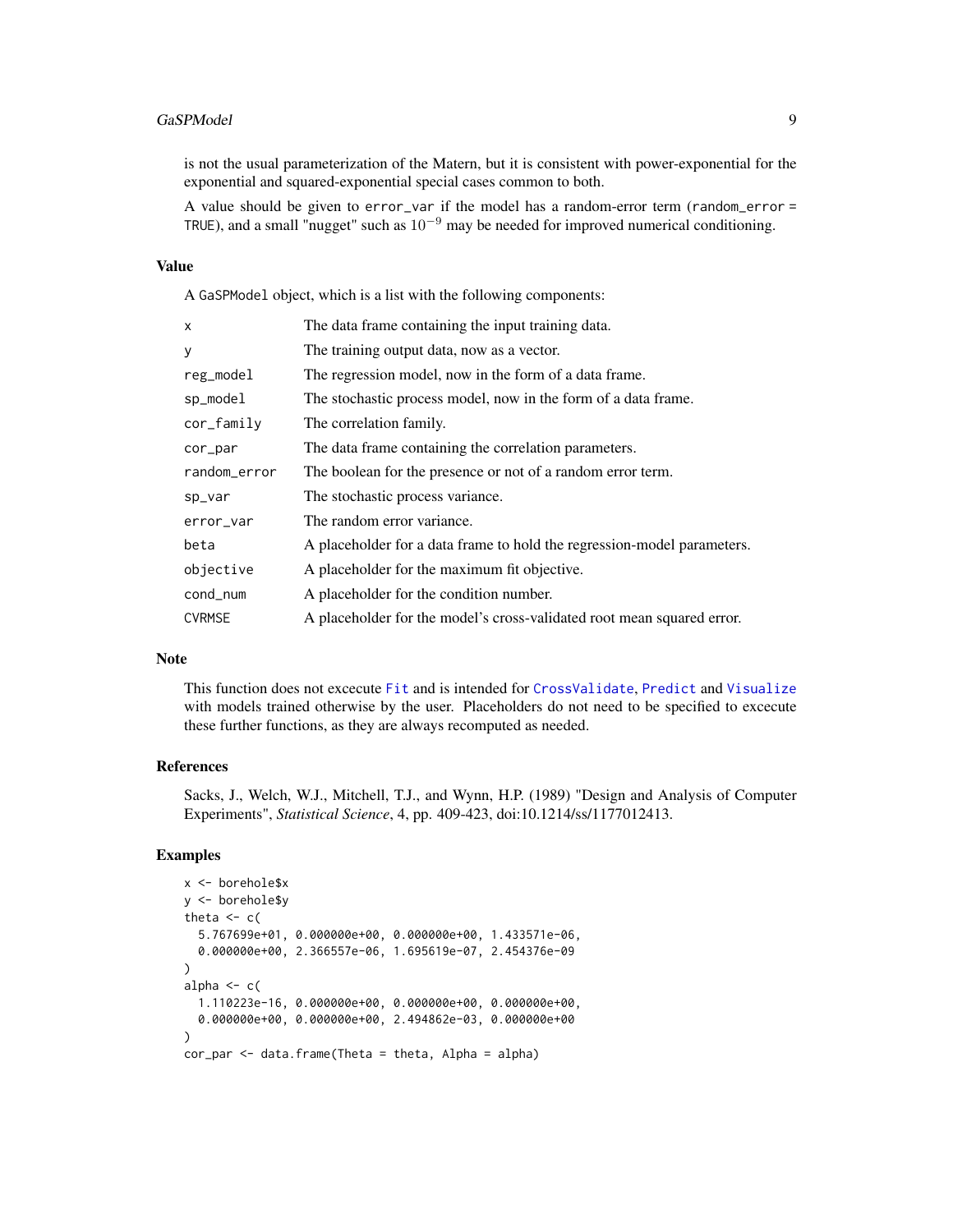```
rownames(cor_par) <- colnames(borehole$x)
sp_var <- 38783.7
borehole_gasp <- GaSPModel(
 x = \text{borehole}\$x, y = \text{borehole}\$y,
  reg_model = \sim1, cor_family = "PowerExponential",
  cor_par = cor_par, random_error = FALSE,
  sp_var = sp_var
\mathcal{L}
```
PlotAll *Execute* PlotPredictions*,* PlotResiduals*,* PlotStdResiduals*,* PlotMainEffects*, and* PlotJointEffects*.*

# Description

Execute PlotPredictions, PlotResiduals and PlotStdResiduals (all applied to CV only), PlotMainEffects, and PlotJointEffects.

# Usage

```
PlotAll(
  GaSP_model,
  cross_validation,
  visualization,
 y<sup>-</sup>name = "y",
 y_units = ",
  x_units = NULL,
  se\_plot = TRUE,y_values = NULL,
  se_values = NULL,
 pch = 1)
```
# Arguments

| GaSP_model       | Object of class GaSPModel, the entire model will be verified but only x and y<br>will be used.       |
|------------------|------------------------------------------------------------------------------------------------------|
| cross_validation |                                                                                                      |
|                  | A data frame returned by CrossValidate.                                                              |
| visualization    | A list object returned by Visualize.                                                                 |
| y_name           | An optional character string containing the output variable name (for labels).                       |
| y_units          | An optional character string containing the units of the output variable (for la-<br>bels).          |
| x units          | An optional vector of character strings containing the units of the input variables<br>(for labels). |
| se_plot          | An optional boolean indicating whether to make standard-error contour plots.                         |

<span id="page-9-0"></span>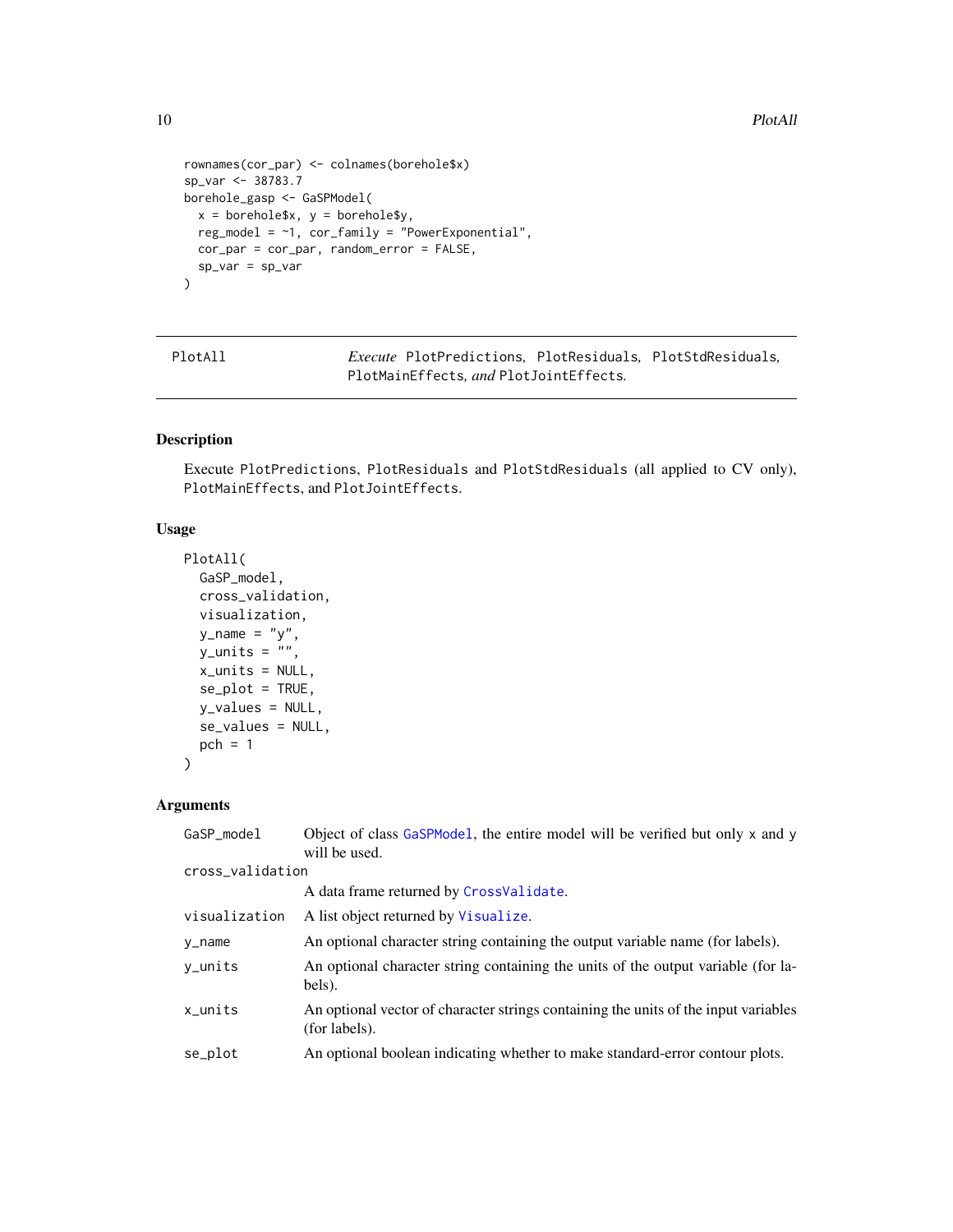# <span id="page-10-0"></span>PlotJointEffects 11

| v_values  | An optional vector of contour values for the estimated joint effects. |
|-----------|-----------------------------------------------------------------------|
| se values | An optional vector of contour values for the standard errors.         |
| pch       | Plotting symbol for plot; default is open circle.                     |

#### Value

No return value, generates plots.

# Examples

PlotAll(borehole\_fit, borehole\_cv, borehole\_vis)

PlotJointEffects *Plot the estimated joint effects.*

# Description

Plot the estimated joint effects.

# Usage

```
PlotJointEffects(
  joint_effect,
  anova_percent,
  x_units = NULL,
  y_name = "y",
  y_units = ",
  se_plot = TRUE,
  y_values = NULL,
  se_values = NULL
\overline{\phantom{a}}
```
# Arguments

| joint_effect  | A data frame from Visualize with plotting coordinates for the estimated joint<br>effects.            |
|---------------|------------------------------------------------------------------------------------------------------|
| anova_percent | A data frame from Visualize of ANOVA percentages.                                                    |
| $x_$ units    | An optional vector of character strings containing the units of the input variables<br>(for labels). |
| y_name        | An optional character string containing the output variable name (for labels).                       |
| y_units       | An optional character string containing the units of the output variable (for la-<br>bels).          |
| se_plot       | An optional boolean indicating whether to make standard-error contour plots.                         |
| y_values      | An optional vector of contour values for the estimated joint effects.                                |
| se values     | An optional vector of contour values for the standard errors.                                        |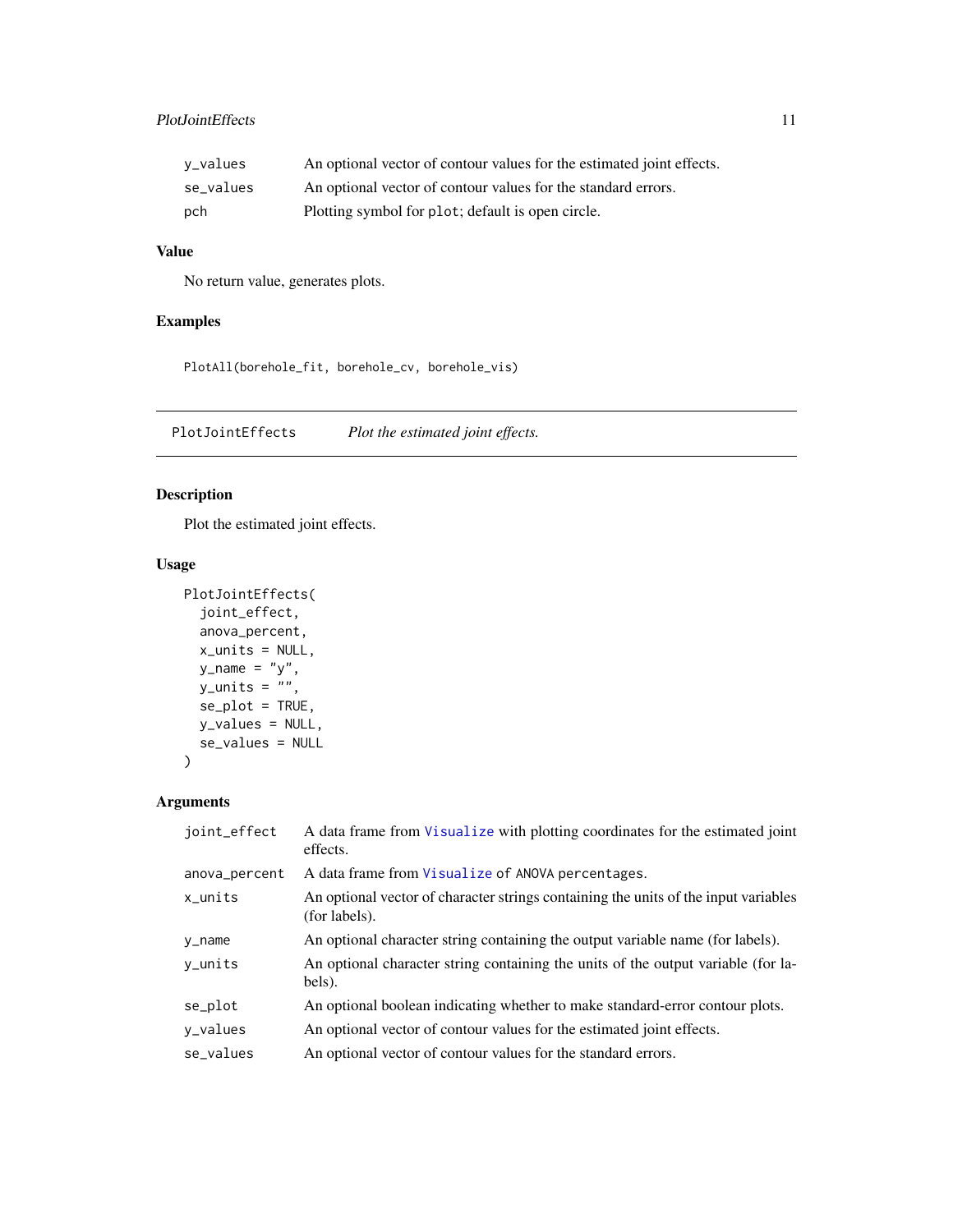# <span id="page-11-0"></span>Details

Plots are sent to the active device.

#### Value

No return value, generates plots.

# Examples

PlotJointEffects(borehole\_vis\$joint\_effect, borehole\_vis\$anova\_percent)

PlotMainEffects *Plot the estimated main effects.*

# Description

Plot the estimated main effects.

#### Usage

```
PlotMainEffects(
 main_effect,
  anova_percent,
 x_units = NULL,
  y\_name = "y",y_units = ""
)
```
#### Arguments

| main_effect   | A data frame from Visualize with plotting coordinates for the estimated main<br>effects.             |
|---------------|------------------------------------------------------------------------------------------------------|
| anova_percent | A data frame from Visualize of ANOVA percentages.                                                    |
| $x_$ units    | An optional vector of character strings containing the units of the input variables<br>(for labels). |
| y_name        | An optional character string containing the output variable name (for labels).                       |
| y_units       | An optional character string containing the units of the output variable (for la-<br>bels).          |

#### Details

Plots are sent to the active device. Each plot shows an estimated main effect (red solid line) and pointwise approximate 95% confidence limits (green dashed line).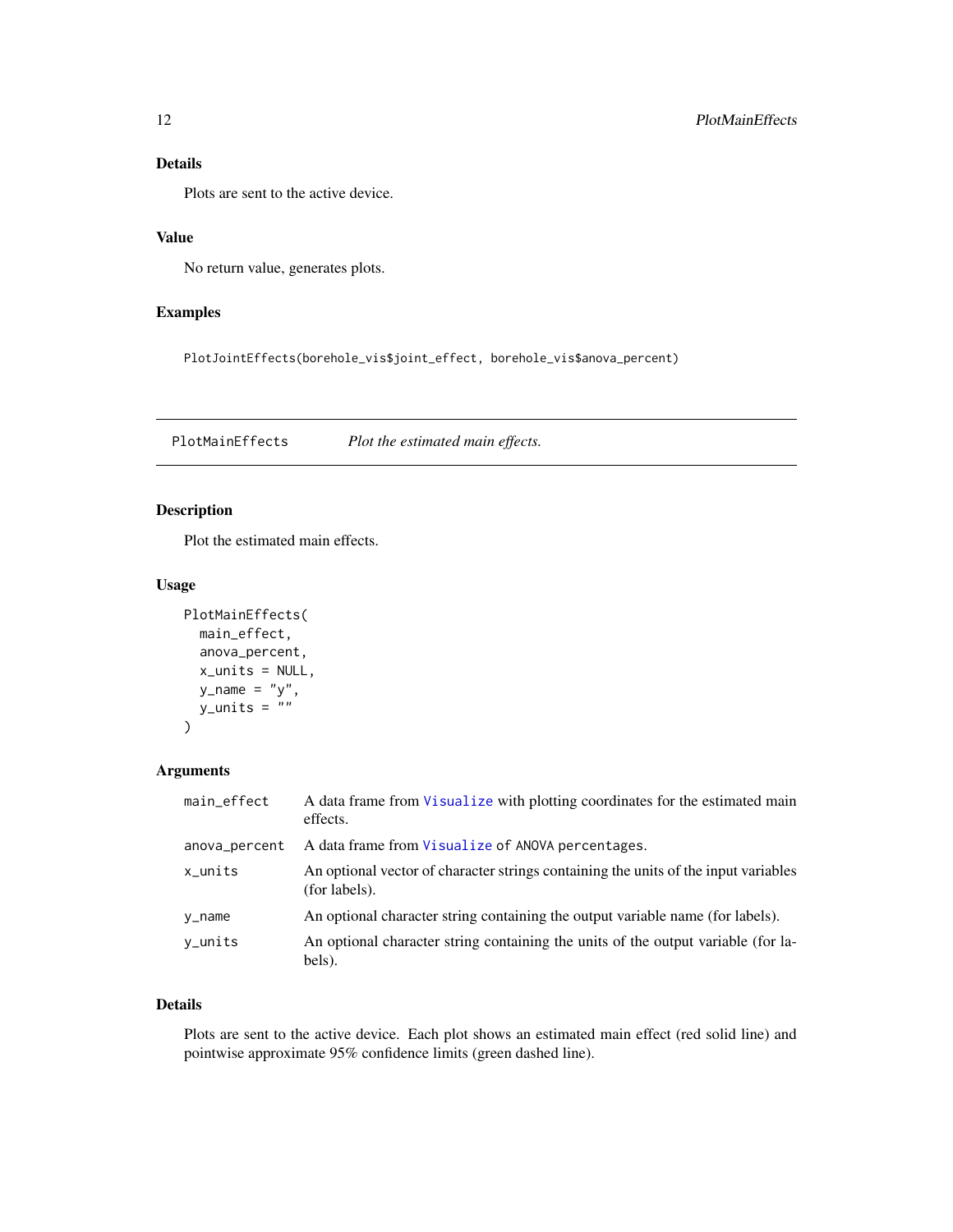# <span id="page-12-0"></span>PlotPredictions 13

# Value

No return value, generates plots.

# Examples

PlotMainEffects(borehole\_vis\$main\_effect, borehole\_vis\$anova\_percent)

<span id="page-12-1"></span>PlotPredictions *Plot true versus predicted output.*

# Description

Plot true versus predicted output (response) made by Predict or CrossValidate.

# Usage

```
PlotPredictions(
 y_pred,
 y,
 y_name = "y",
 y_units = ",
 title = c("Predict", "CrossValidate"),
 pch = 1\mathcal{L}
```
# Arguments

| y_pred  | A data frame of predicted output values made by Predict or CrossValidate.                                                                                                                   |
|---------|---------------------------------------------------------------------------------------------------------------------------------------------------------------------------------------------|
| У       | A vector of length equal to the number of rows in y_pred containing the true<br>output values.                                                                                              |
| y_name  | An optional character string containing the output variable name (for labels).                                                                                                              |
| y_units | An optional character string constaining the units of the output variable (for<br>labels).                                                                                                  |
| title   | A character string for the name of the function generating the predictions (for an<br>appropriate title): "Predict" from Predict or "CrossValidate" from CrossValidate;<br>"" for no title. |
| pch     | Plotting symbol for plot; default is open circle.                                                                                                                                           |

#### Value

No return value, generates plots.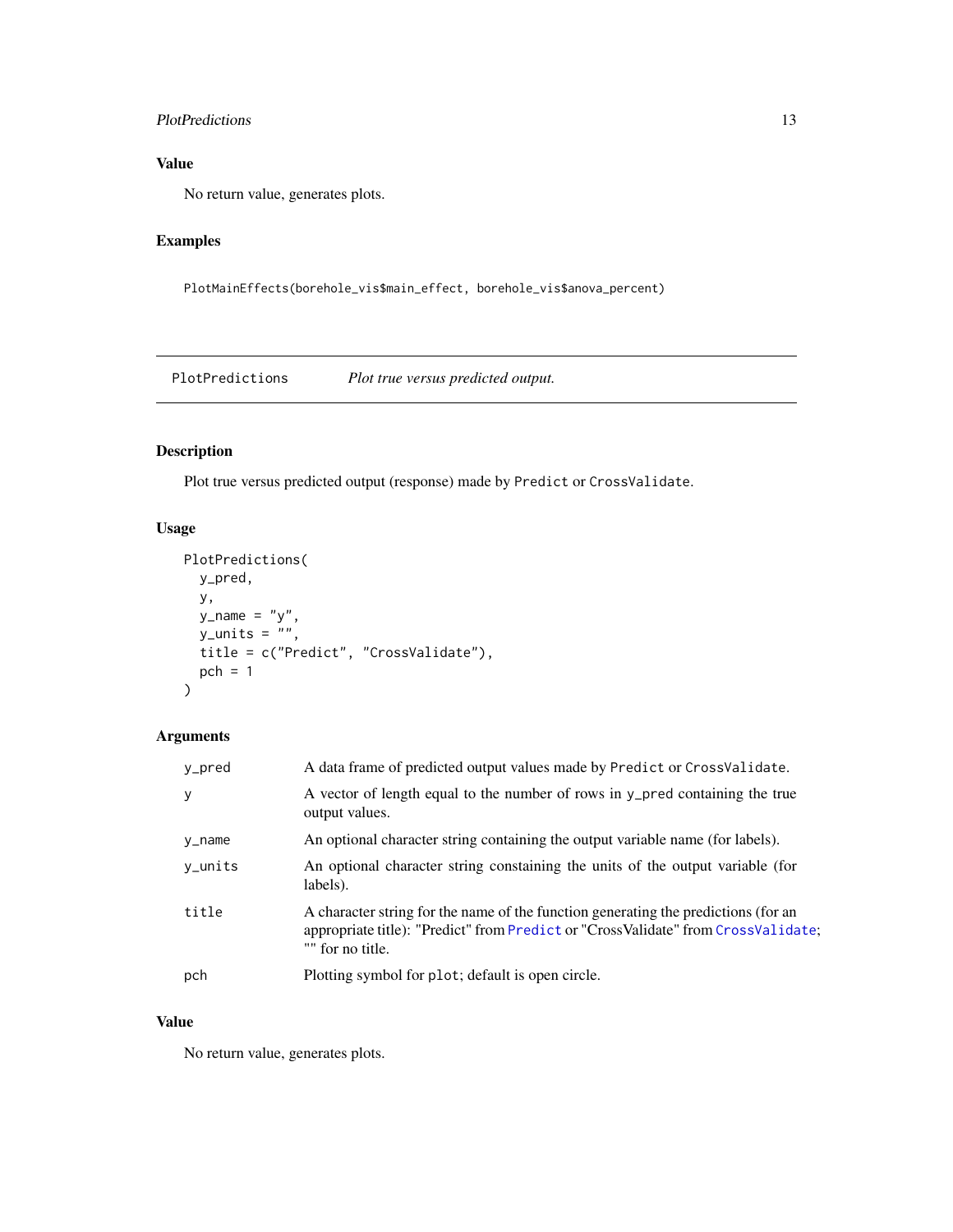# Examples

```
PlotPredictions(borehole_cv, y, title = "CrossValidate")
```

```
PlotPredictions(borehole_pred$y_pred, borehole$y_true, title = "Predict")
```
<span id="page-13-2"></span>

| PlotQQ | Normal $Q$ - $Q$ plot. |  |
|--------|------------------------|--|
|--------|------------------------|--|

# Description

Normal Q-Q plot of the standardized residuals of predictions from Predict or CrossValidate.

#### Usage

PlotQQ(y\_pred, y, y\_name = "y")

# Arguments

| v_pred   | A data frame of predicted output values made by Predict or CrossValidate.                      |
|----------|------------------------------------------------------------------------------------------------|
| <b>V</b> | A vector of length equal to the number of rows in y_pred containing the true<br>output values. |
| v_name   | An optional character string containing the output variable name (for labels).                 |

# Value

No return value, generates plots.

# Examples

```
PlotQQ(borehole_cv, y)
```
<span id="page-13-1"></span>PlotResiduals *Plot residuals versus each input variable.*

# Description

Plot residuals versus each input variable.

<span id="page-13-0"></span>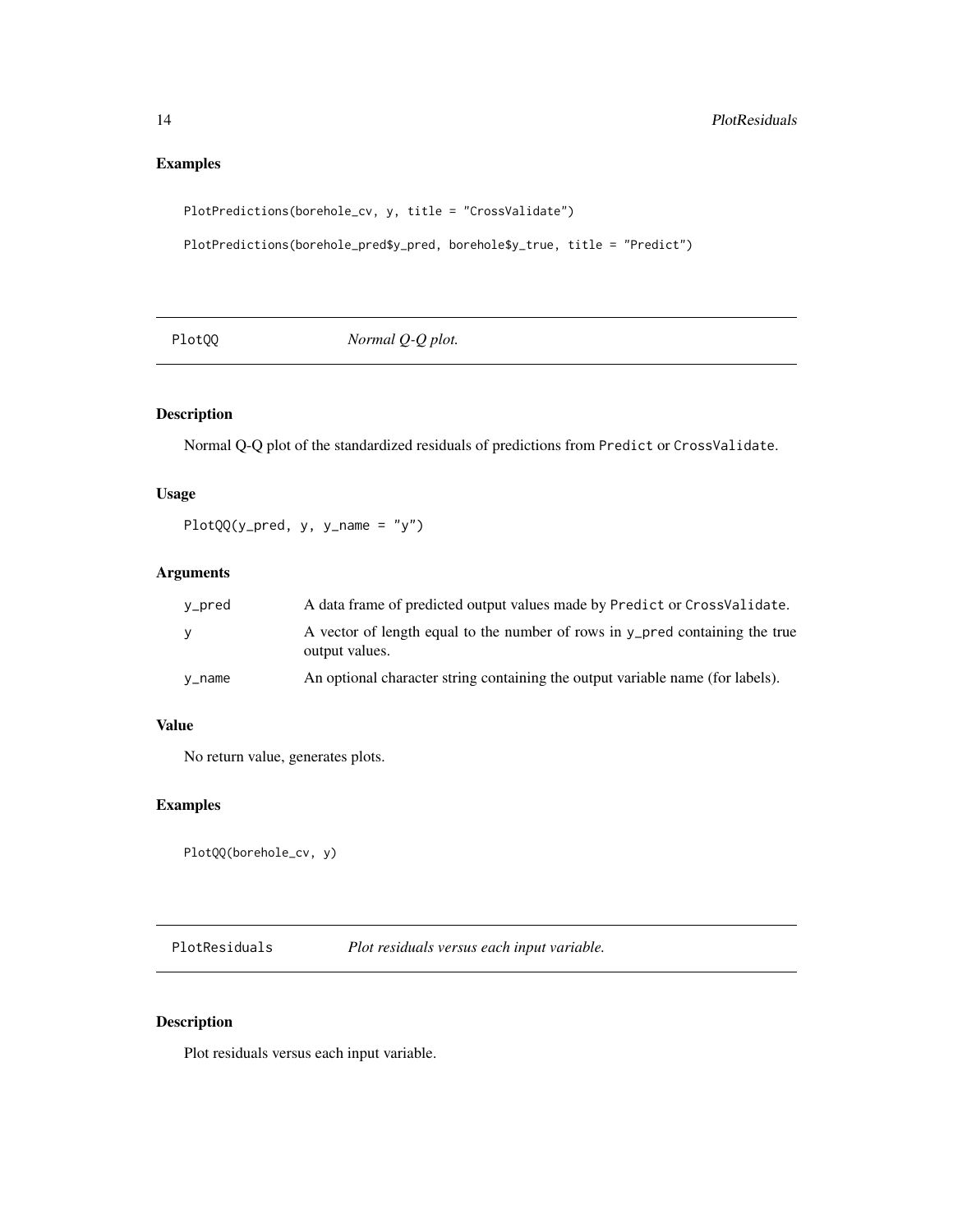# <span id="page-14-0"></span>PlotStdResiduals 15

# Usage

```
PlotResiduals(
  x,
  y_pred,
  y,
  x_units = NULL,
  y\_name = "y",y\_units = "",pch = 1\mathcal{L}
```
# Arguments

| $\mathsf{x}$ | A data frame with number of rows equal to the number of rows in y_pred con-<br>taining the input (explanatory) variables. |
|--------------|---------------------------------------------------------------------------------------------------------------------------|
| y_pred       | A data frame of predicted output values made by Predict or CrossValidate.                                                 |
| y            | A vector of length equal to the number of rows in y_pred containing the true<br>output values.                            |
| $x_$ units   | An optional vector of character strings containing the units of the input variables<br>in $x$ (for labels).               |
| y_name       | An optional character string containing the output variable name (for labels).                                            |
| y_units      | An optional character string constaining the units of the output variable (for<br>labels).                                |
| pch          | Plotting symbol for plot; default is open circle.                                                                         |

#### Value

No return value, generates plots.

# Examples

PlotResiduals(x, borehole\_cv, y)

<span id="page-14-1"></span>PlotStdResiduals *Plot standardized residuals versus predictions.*

# Description

Plot standardized residuals versus predictions made by Predict or CrossValidate.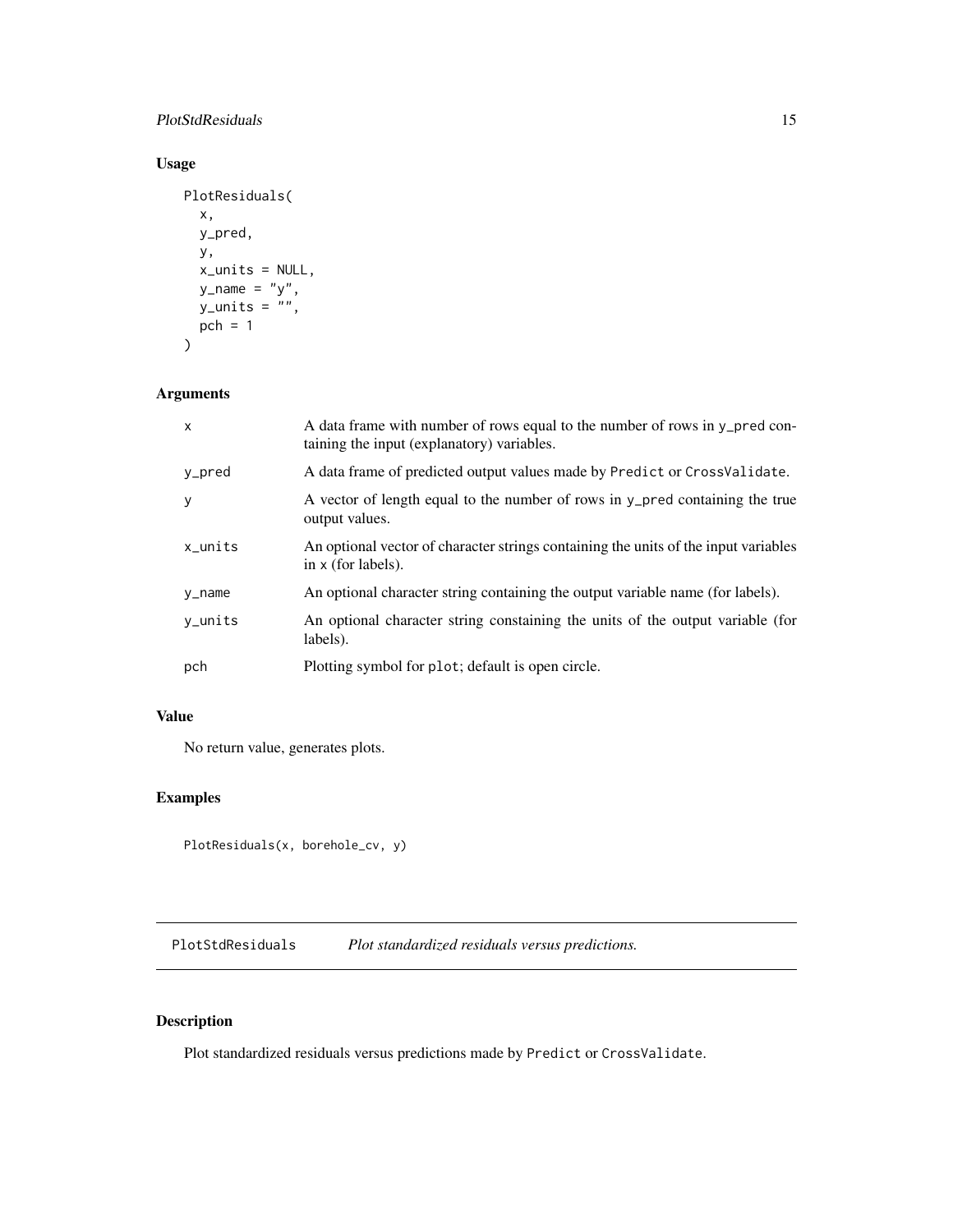<span id="page-15-0"></span>16 Predict Predict Predict Predict Predict Predict Predict Predict Predict Predict Predict Predict Predict Predict Predict Predict Predict Predict Predict Predict Predict Predict Predict Predict Predict Predict Predict Pre

# Usage

```
PlotStdResiduals(
  y_pred,
  y,
  y<sub>n</sub>ame = "y",
  y_units = \binom{m}{y},
  title = c("Predict", "CrossValidate"),
  pch = 1\mathcal{L}
```
# Arguments

| y_pred  | A data frame of predicted output values made by Predict or CrossValidate.                                                                                                                   |
|---------|---------------------------------------------------------------------------------------------------------------------------------------------------------------------------------------------|
| y       | A vector of length equal to the number of rows in y_pred containing the true<br>output values.                                                                                              |
| y_name  | An optional character string containing the output variable name (for labels).                                                                                                              |
| y_units | An optional character string constaining the units of the output variable (for<br>labels).                                                                                                  |
| title   | A character string for the name of the function generating the predictions (for an<br>appropriate title): "Predict" from Predict or "CrossValidate" from CrossValidate;<br>"" for no title. |
| pch     | Plotting symbol for plot; default is open circle.                                                                                                                                           |

#### Value

No return value, generates plots.

# Examples

PlotStdResiduals(borehole\_cv, y, title = "CrossValidate")

<span id="page-15-1"></span>Predict *Predict from a* GaSPModel *object.*

# Description

Predict from a GaSPModel object.

# Usage

```
Predict(GaSP_model, x_pred, generate_coefficients = c(FALSE, TRUE))
```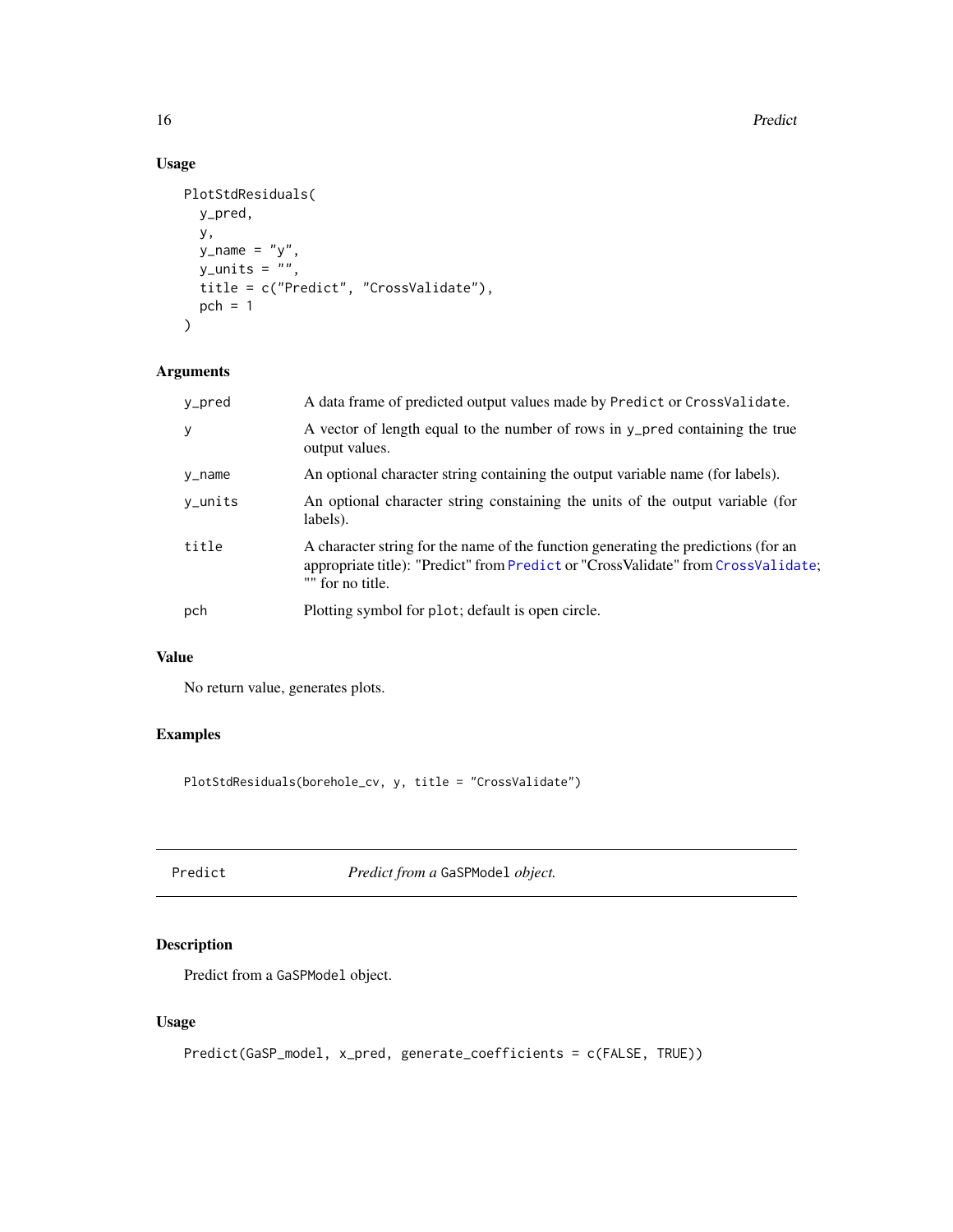#### <span id="page-16-0"></span> $RMSE$  17

#### Arguments

| GaSP_model            | Object of class GaSPModel.                                                                   |
|-----------------------|----------------------------------------------------------------------------------------------|
| x_pred                | A data frame containing the values of the input variables at which to predict the<br>output. |
| generate_coefficients |                                                                                              |
|                       | A boolean indicating whether coefficients for further external predictions are<br>generated. |

#### Value

A list with the following elements:

| y_pred      | A data frame with two columns: the predictions Pred and their standard errors<br>SE.         |
|-------------|----------------------------------------------------------------------------------------------|
| pred_coeffs | A vector of coefficients for further predictions; NULL if generate_coefficients<br>is FALSE. |

#### Note

The vector of prediction coefficients in pred\_coeffs can be used as follows. Let  $c$  denote the coefficients and let  $r$  denote a vector with element  $i$  containing the correlation between the output at a given new point and the output at training point  $i$ . Then the prediction for the output at the new point is the dot product of  $c$  and  $r$ .

[RMSE](#page-16-1) computes the root mean squared error of the predictions. [PlotPredictions](#page-12-1) and [PlotResiduals](#page-13-1) plot the predictions or their residuals; [PlotStdResiduals](#page-14-1) and [PlotQQ](#page-13-2) plot the standardized residuals.

# Examples

```
borehole_pred <- Predict(
  GaSP_model = borehole_fit,
  x_pred = borehole$x_pred,
  generate_coefficients = TRUE
\mathcal{L}
```
<span id="page-16-1"></span>

```
RMSE Calculate the root mean squared error (RMSE) of prediction
```
# Description

Calculate the root mean squared error (RMSE) of prediction

#### Usage

RMSE(y\_pred, y\_true, normalized = FALSE)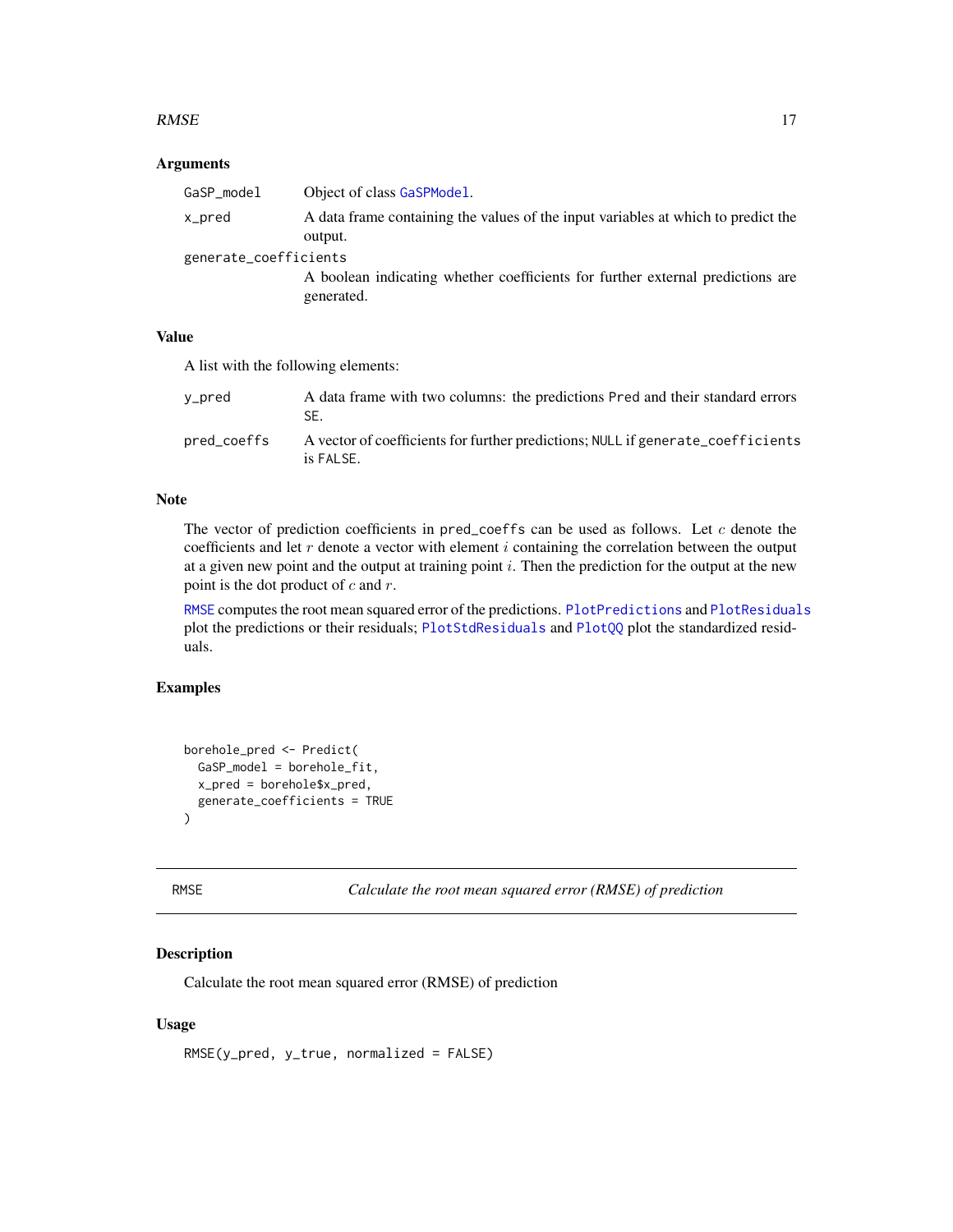#### <span id="page-17-0"></span>Arguments

| y_pred     | A vector of predicted output values.                                                                        |
|------------|-------------------------------------------------------------------------------------------------------------|
| v_true     | A vector of true output values.                                                                             |
| normalized | An optional boolean: if TRUE, the RMSE is normalized by dividing it by the<br>standard deviation of y_true. |

# Value

The RMSE or normalized RMSE.

#### Examples

RMSE(borehole\_pred\$y\_pred\$Pred, borehole\$y\_true)

RMSE(borehole\_cv\$Pred, y)

<span id="page-17-1"></span>Visualize *Visualize a* GaSPModel *object.*

#### Description

Carry out a functional analysis of variance (ANOVA) of a GaSPModel object and generate plotting coordinates for its estimated main and 2-input joint effects.

#### Usage

```
Visualize(GaSP_model, x_description, main_percent = 0, interaction_percent = 0)
```
#### Arguments

| GaSP_model          | Object of class GaSPModel.                                                                                                                                                                                                                                                             |
|---------------------|----------------------------------------------------------------------------------------------------------------------------------------------------------------------------------------------------------------------------------------------------------------------------------------|
| x_description       | A data frame describing the input variables. See DescribeX.                                                                                                                                                                                                                            |
| main_percent        | An optional minimum percentage of variation explained by an input's main ef-<br>fect to return the effect's plotting coordinates; the default of zero gives plotting<br>coordinates for all inputs.                                                                                    |
| interaction_percent |                                                                                                                                                                                                                                                                                        |
|                     | An optional minimum percentage of variation explained by the interaction effect<br>of a pair of inputs to return the plotting coordinates for their joint effect (main<br>effects plus interaction effect); the default of zero gives plotting coordinates for<br>all pairs of inputs. |

#### Details

If there are many inputs, to avoid excessive plotting of many trivial joint effects set interaction\_percent  $= 1$  say.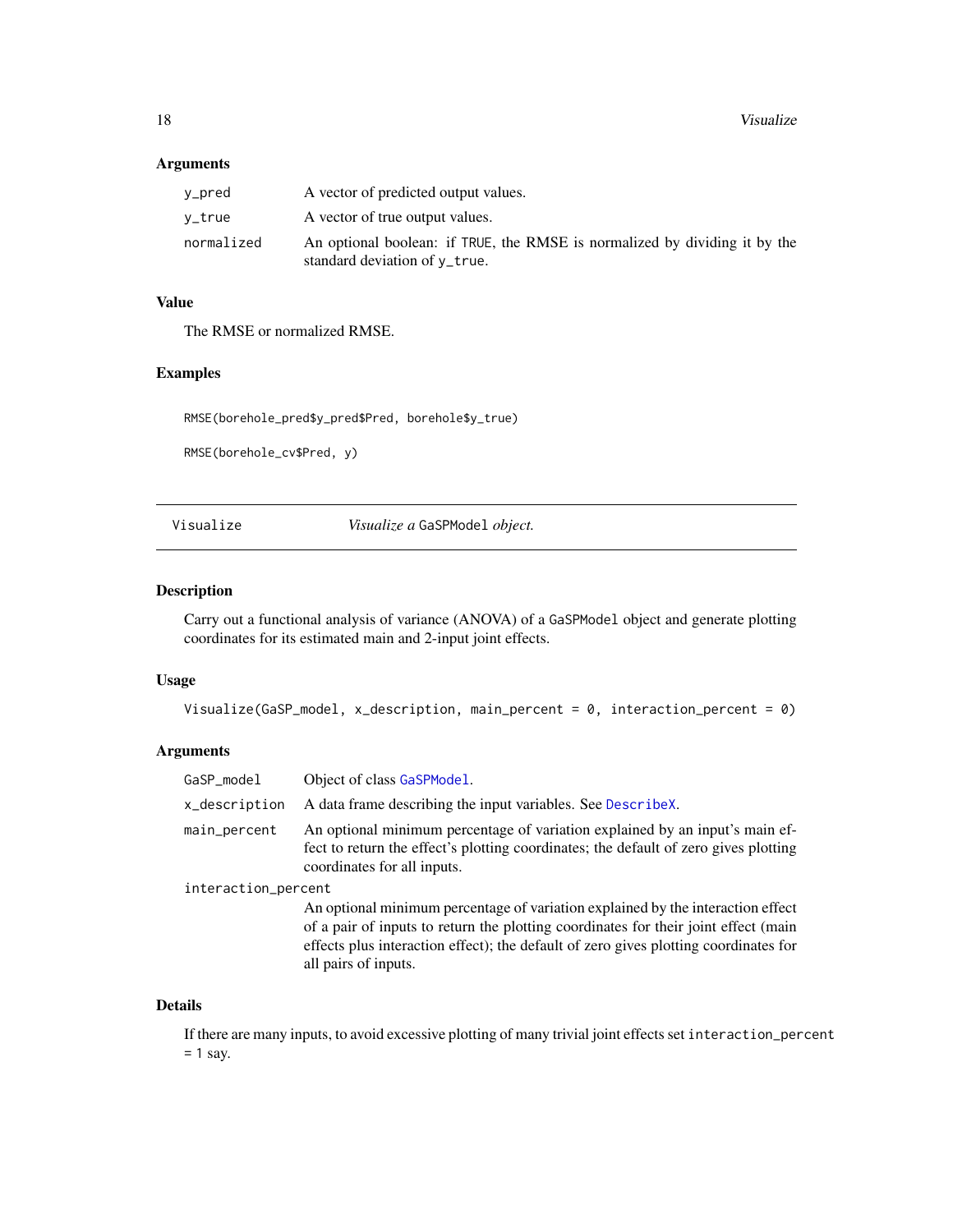#### Visualize 2008 and 2008 and 2008 and 2008 and 2008 and 2008 and 2008 and 2008 and 2008 and 2008 and 2008 and 2008 and 2008 and 2008 and 2008 and 2008 and 2008 and 2008 and 2008 and 2008 and 2008 and 2008 and 2008 and 2008

# Value

A list with the following elements:

| anova_percent | A data frame containing the ANOVA percentages for all main effects and 2-input<br>interaction effects.             |
|---------------|--------------------------------------------------------------------------------------------------------------------|
| main_effect   | A data frame with plotting coordinates for the estimated main effects.                                             |
| joint_effect  | A data frame with plotting coordinates for the estimated 2-input joint effects.                                    |
| total_percent | Total percentage of the prediction variation accounted for by all main effects and<br>2-input interaction effects. |
| average       | Overall average of the prediction function, averaged with respect to all inputs.                                   |
| SE_average    | Standard error of the overall average.                                                                             |

#### References

Schonlau, M. and Welch, W.J. (2006), "Screening the Input Variables to a Computer Model Via Analysis of Variance and Visualization", in *Screening: Methods for Experimentation in Industry, Drug Discovery, and Genetics,* Dean. A. and Lewis, S., eds., pp. 308-327, Springer, New York, doi:10.1007/0-387-28014-6\_14.

# Examples

borehole\_vis <- Visualize(borehole\_fit, borehole\_x\_desc)